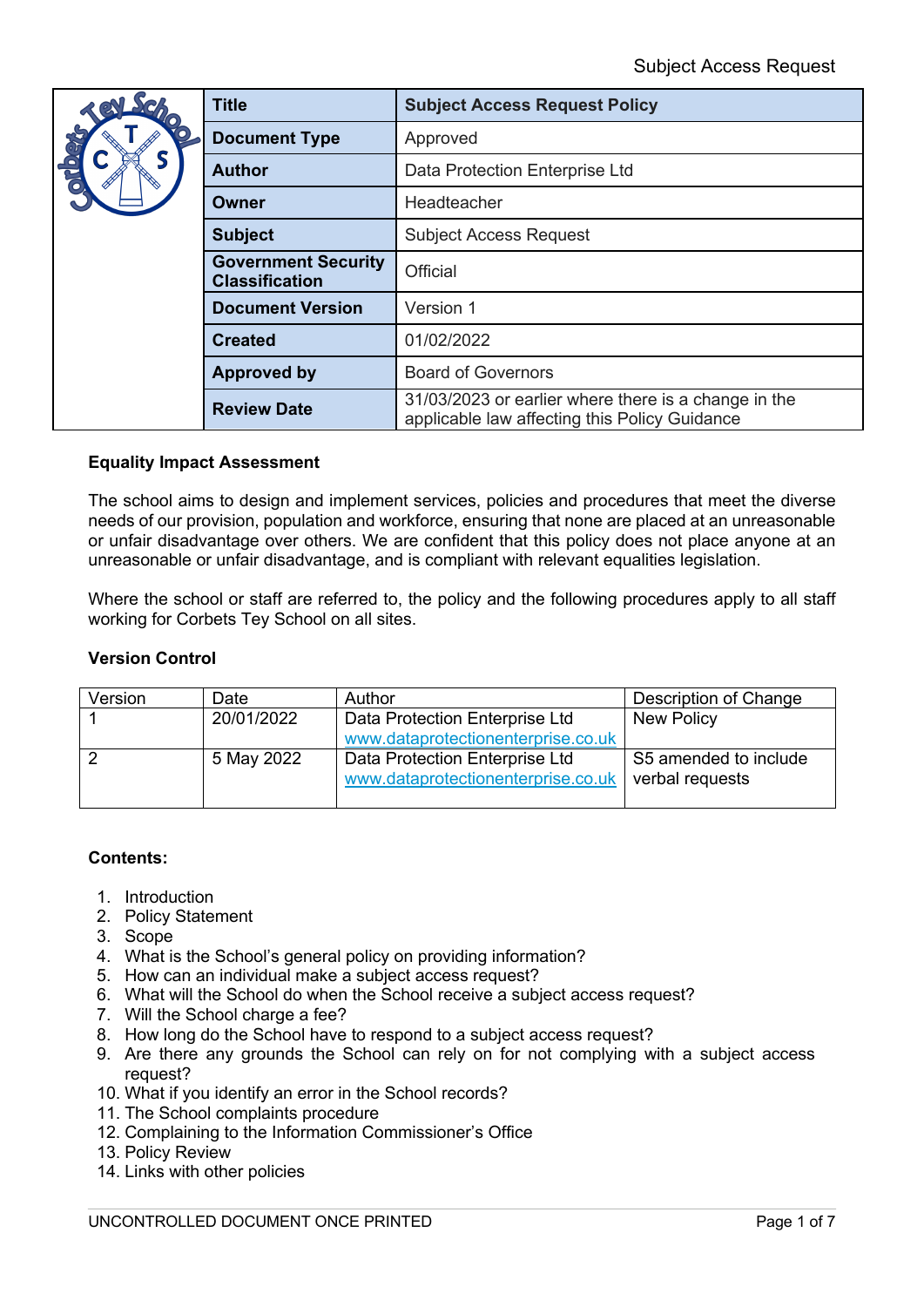# **1. INTRODUCTION**

The GDPR and DPA 2018 gives individuals the right of access to their personal information held by Corbets Tey School (the School). Subject access is a fundamental right for individuals, but it is also an opportunity for the School to provide excellent customer service by responding to Subject Access Requests (SARs) efficiently and transparently and by maximizing the quality of the personal information you hold. This Policy explains how the School will fulfil its obligations under the Act.

The Act works in two ways. Firstly, it states that anyone who processes personal information must comply with the principles (Article 5(1) of the GDPR), which make sure that personal information is:

- a) processed lawfully, fairly and in a transparent manner
- b) collected and processed for specified, explicit and legitimate purposes and not further processed in a manner that is incompatible with those purposes
- c) Adequate, relevant, and limited to what is necessary for the purpose
- d) Accurate and kept up to date
- e) Not kept for longer than is necessary and subject to appropriate technical and organisation measures to safeguard the rights and freedoms of individuals
- f) processed in a manner that ensures appropriate security of personal data, including protection against unauthorised or unlawful processing; and

Article 5(2) adds that 'the controller shall be responsible for, and be able to demonstrate compliance with Article 5(1) ('accountability') and;

Secondly, it provides individuals with important rights (Articles 13 and 14):

- 1) Right to be informed
- 2) Right of access
- 3) Right to rectification
- 4) Right to erasure (right to be forgotten)
- 5) Right to restrict processing
- 6) Right to data portability
- 7) Right to object
- 8) Rights related to automated decision making including profiling

### **2. POLICY STATEMENT**

The School regards the Act as an important mechanism in achieving an honest, safe and open relationship with its students and employees.

Subject access is most often used by individuals who want to see a copy of the information the School holds about them. However, subject access goes further than this and an individual is entitled to be:

- Told whether any personal data is being processed;
- Given a description of the personal data, the reasons it is being processed, and whether it will be given to any other organisations or people;
- Given a copy of the personal data; and
- Given details of the source of the data (where this is available).

An individual can also request information about the reasoning behind any automated decisions taken about him or her, such as a computer-generated decision for assessment of performance at work.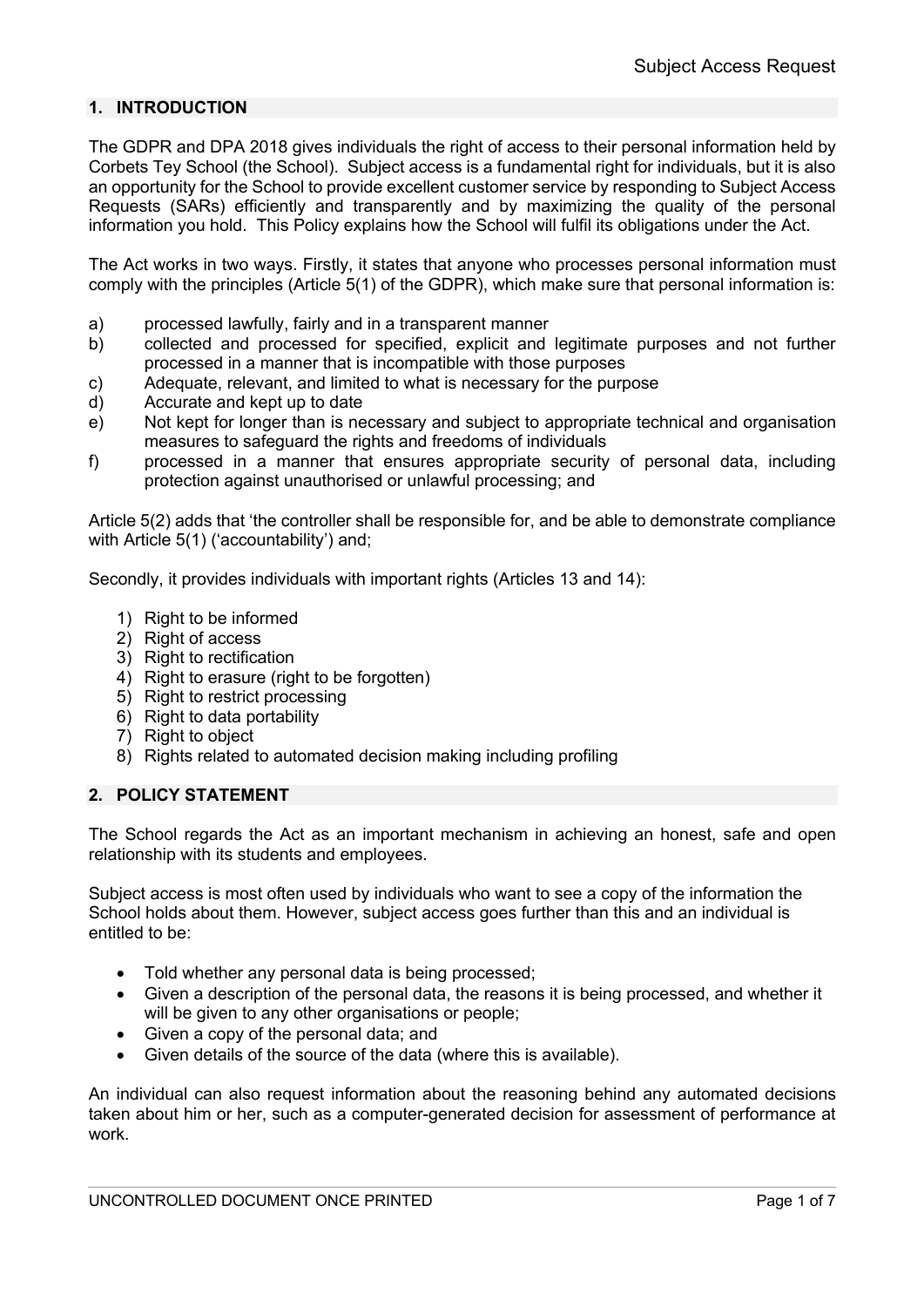The aim of this policy is to ensure that the School complies with its legal obligations under the UK General Data Protection Regulation and Data Protection Act 2018 and can evidence that the School have done so. It also aims to ensure that the School:

- Have robust processes in place for dealing with SARs, saving time and effort;
- Increase levels of trust and confidence by being open with individuals about the personal information the School hold;
- Improve the transparency of the School activities in line with public policy requirements.

This policy should be read in conjunction with the Subject Access Request Procedure.

#### **3. SCOPE**

This Policy outlines how an applicant can make a request for their personal information under the Act and how it will be processed.

This is not a legal document. It does not confer rights nor override any legal or statutory provisions which either require or prevent disclosure of personal information.

This document considers the key features of the Act and outlines how the School will take steps to ensure compliance in relation to requests for personal information.

Requests for access to the records of people who are deceased are not within scope of this Policy as the Act only applies to the data of living individuals. Such requests will be treated as requests for access to information under the Freedom of Information Act or as miscellaneous requests, depending on the nature of the data and the reason the data is being requested.

### **4. WHAT IS THE SCHOOL'S GENERAL POLICY ON PROVIDING INFORMATION?**

The School welcome the rights of access to information that are set out in the GDPR and DPA. The School are committed to operating openly and to meeting all reasonable requests for information that are not subject to specific exemptions in the Act.

It is the responsibility of every member of staff acting for or on behalf of the School. Subject Access requests fall within the data protection statutory framework and the ability to identify and appropriately handle a request for information is considered to be part of every employee's role.

Your primary responsibility is to ensure that Subject Access Requests are in the first instance directed to the School's Data Protection Officer. It is important that requests are processed as soon as they are received to assist in meeting the statutory deadline.

### **5. HOW CAN AN INDIVIDUAL MAKE A SUBJECT ACCESS REQUEST?**

A subject access request is a request for personal information (known as personal data) held about you by the School. Generally, you have the right to see what personal information the School hold about you, you are entitled to be given a description of the information, what the School use it for, who the School might pass it onto, and any information the School might have about the source of the information.

However, this right is subject to certain exemptions that are set out in the GDPR and DPA.

A subject access request should be made in writing via email to dpo@corbetstey.havering.sch.uk or by post to the Data Protection Officer at the School address.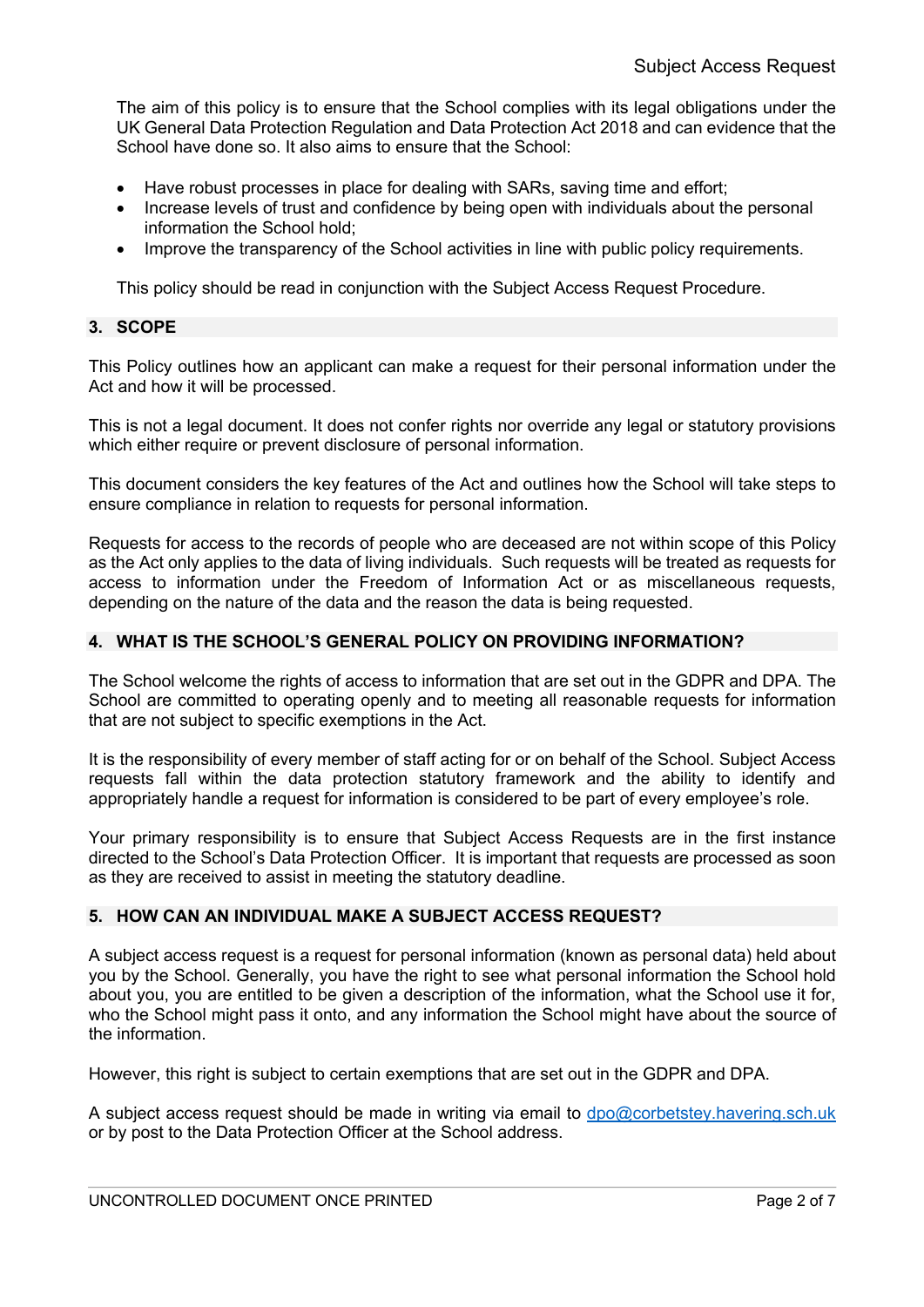Individuals may make a subject access request using any Facebook page or Twitter account that the School have but this is not recommended.

Individuals may also make a verbal subject access request, but it is recommended that even if made verbally it is followed up in writing to provide an audit trail of the request and to ensure there is no misunderstanding on the information required.

The School may require you to complete a request form to ensure the School have all the details the School need to locate the information you require but the School will not use this as a way of extending the time limit for responding.

### **6. WHAT DO THE SCHOOL DO WHEN THE SCHOOL RECEIVE A SUBJECT ACCESS REQUEST?**

### **Checking of Identity**

- 6.1 The School will first check that the School have enough information to be sure of your identity.
- 6.2 If the person requesting the information is a relative/representative of the individual concerned, then the relative/representative is entitled to personal data about themselves but must supply the individual's consent for the release of their personal data. If you have been appointed to act for someone under the Mental Capacity Act 2005, you must confirm your capacity to act on their behalf and explain how you are entitled to access their information.

If you are the parent/guardian of a young person under 12, the School will need to consider:-

- Where possible, the young person's level of maturity and their ability to make decisions
- The nature of the personal data
- Any court orders relating to parental access or responsibility that may apply
- Any duty of confidence owed to the students or young person
- Any consequences of allowing those with parental responsibility access to the student's or young person's information, particularly important if there have been allegations of abuse or ill treatment
- Any detriment to the students or young persons if individuals with parental responsibility cannot access this information; and
- Any views the students or young person has on whether their parents should have access to information about them
- 6.3 Should you make a data subject access request but you are not the data subject, you must stipulate the basis under the GDPR that you consider makes you entitled to the information.

### **Collation of information**

- 6.4 The School will check that the School have enough information to find the records you requested. If the School feel the School need more information, then the School will promptly ask you for this. The School will gather any manual or electronically held information and identify any information provided by a third party or which identifies a third party.
- 6.5 When responding to a subject access request that involves providing information that relates both to the individual making the request and to another individual the School do not have to comply with the request if to do so would mean disclosing information about another individual who can be identified from that information, except where: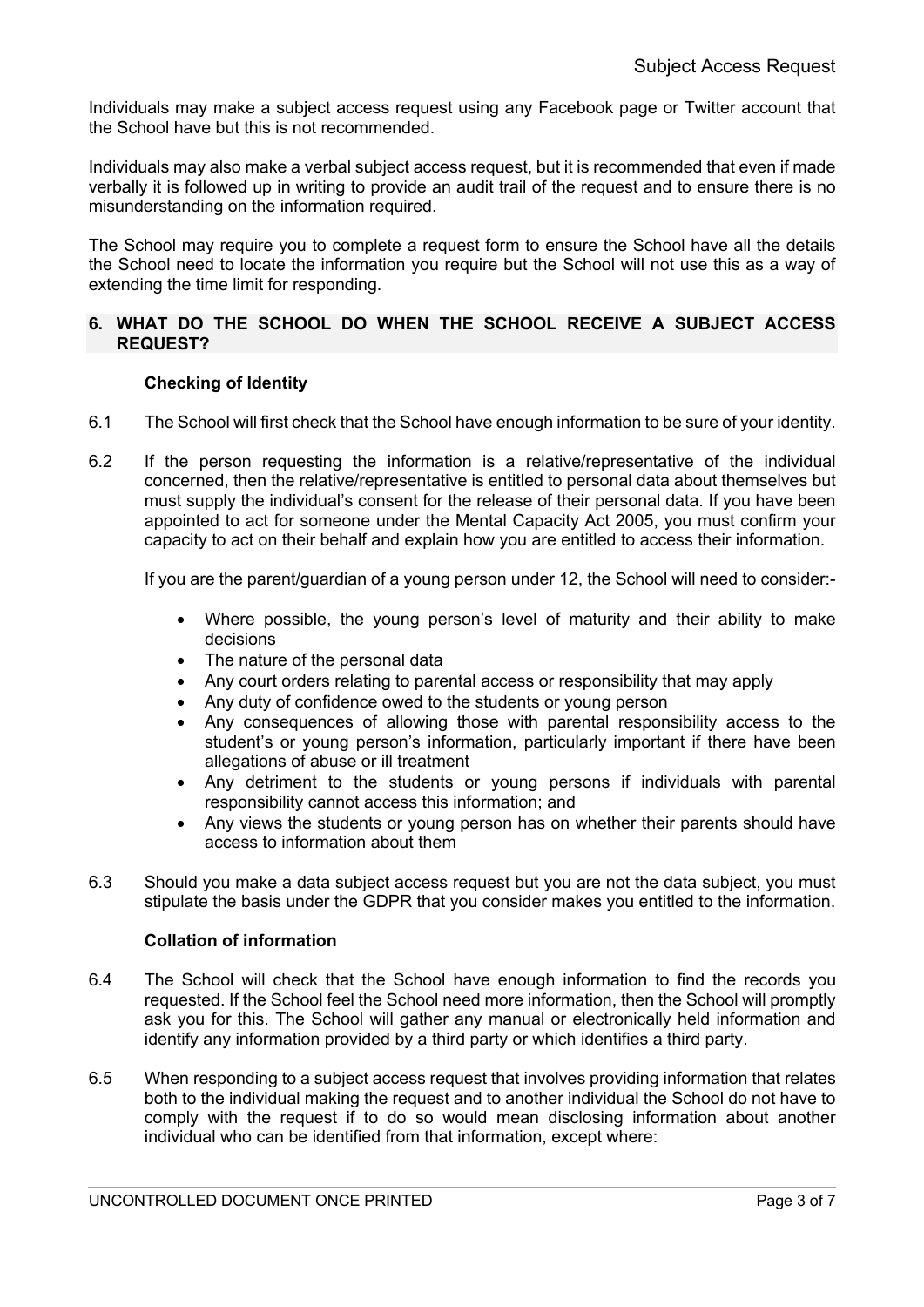- The other individual has consented to the disclosure; or
- It is reasonable in all the circumstances to comply with the request without that individual's consent

The School may sometimes be able to disclose information relating to a third party and the decision will be on a case by case basis. The decision to disclose will be based on balancing the data subject's right of access against the third party's individual rights in respect of their own personal data. If the third-party consents to disclosure, then it would be unreasonable not to do so. However, if there is no consent, the School will decide whether it is 'reasonable in all the circumstances' to disclose the information and will consider the following:-

- Is there any duty of confidentiality owed to the third-party;
- Any steps the School have taken to try and obtain third-party consent;
- Whether the third-party is capable of giving consent; and
- Any stated refusal of consent by the third-party.
- 6.6 Before sharing any information that relates to third parties, the School may anonymise information that identifies third parties not already known to the individual and edit information that might affect another party's privacy. The School may also summarise information rather than provide a copy of the whole document.

#### **Issuing the School response**

- 6.7 Once any queries around the information requested have been resolved, copies of the information in a permanent form will be sent to you except where you agree, where it is impossible, or where it would involve undue effort. In these cases, an alternative would be to allow you to view the information on screen at the School.
- 6.8 The School will explain any complex terms or abbreviations contained within the information when it is shared with you.

# **7. WILL THE SCHOOL CHARGE A FEE?**

The GDPR does not allow the School to charge a fee. However, the School can charge a 'reasonable fee' when a request is manifestly unfounded or excessive, particularly if it is repetitive or when further copies are requested.

Where a request relates to 'unstructured person data' the School is not required to comply with the request if it estimates that the cost of doing so would exceed £450 (Freedom of Information and Data Protection (Appropriate Limit and Fees) Regulation 2004)

#### **8. HOW LONG DOES THE SCHOOL HAVE TO RESPOND TO A SUBJECT ACCESS REQUEST?**

A request for a student's educational record must be provided within 15 school days from when the School have received all the information necessary to identify you, to identify the information requested, to provide you with the information or to provide an explanation about why the School are unable to provide the information.

Requests for non educational records must be responded to within one calendar month. However, it may not be possible to comply with this outside of school term dates due to school closure and access to the information not possible but the School will make every effort to respond within one calendar month wherever possible.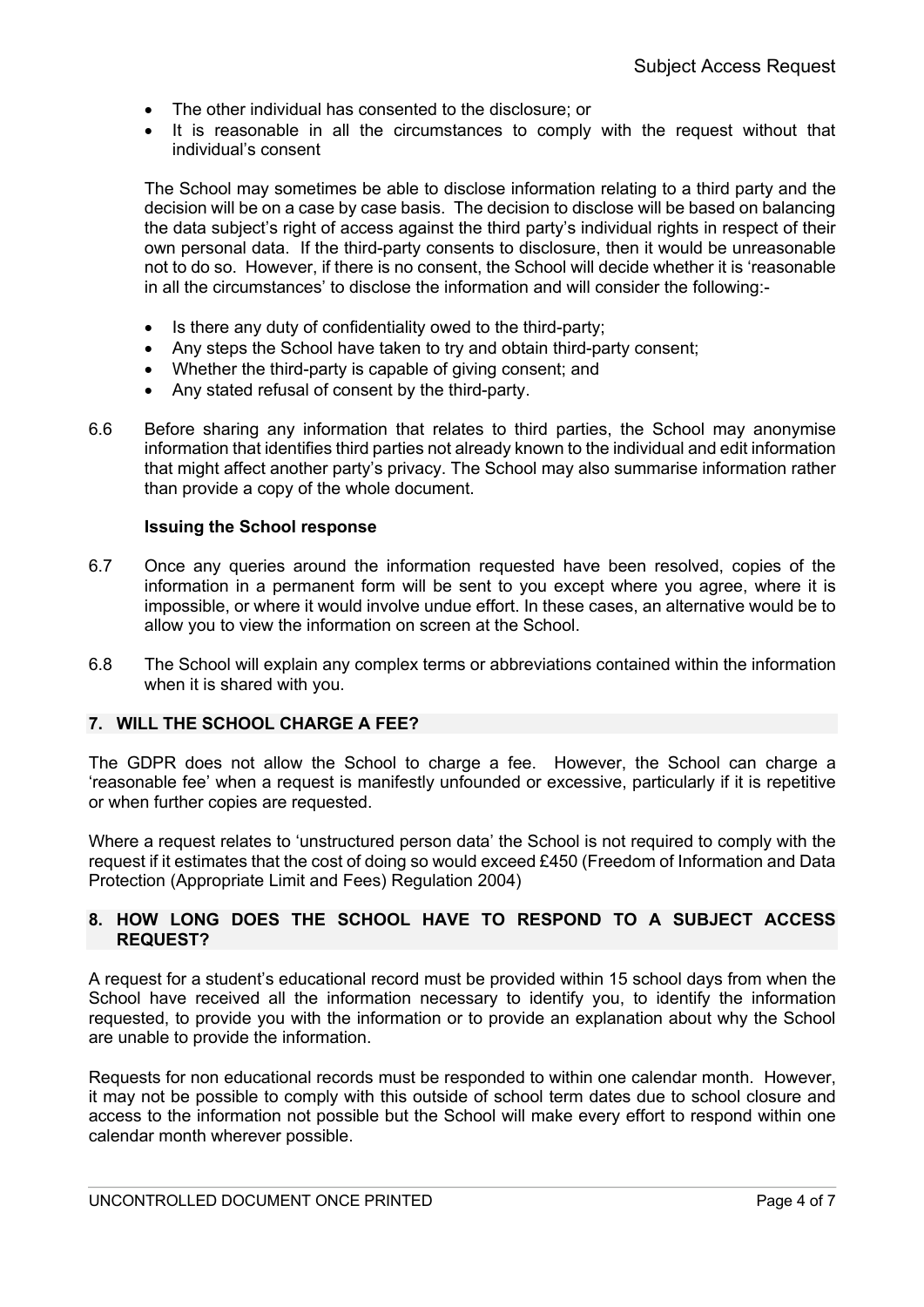# **9. ARE THERE ANY GROUNDS THE SCHOOL CAN RELY ON FOR NOT COMPLYING WITH A SUBJECT ACCESS REQUEST?**

# **Previous request**

If you have made a previous subject access request, the School must respond if a reasonable interval has elapsed since the previous request. A reasonable interval will be determined upon the nature of the information, the time that has elapsed, and the number of changes that have occurred to the information since the last request.

# **Exemptions**

The Act contains a number of exemptions to the School duty to disclose personal data. The School must consider whether it is possible to comply with the SAR without revealing information that relates to and identifies a third-party individual or any other exempt information.

Examples of third party information that cannot be shared routinely without specialist consideration are:

- Safeguarding concerns which may contain information about multiple young persons including siblings and estranged parents
- Files containing legally privileged information
- Files containing advice from relevant professionals such as doctors, police or probation services
- Employee files containing information identifying managers or colleagues who have contributed to (or are discussed in) that file.

Special consideration should be given to sharing this type of information.

Special rules apply to subject access requests relating to information about the outcome of academic examinations. This applies to requests for examination scripts, marks or markers' comments.

Information comprising the answers given by a student during an examination is exempt from the right of subject access. A Subject Access Request cannot be used to obtain a copy of a student's examination script.

# **10. WHAT IF YOU IDENTIFY AN ERROR IN THE SCHOOL RECORDS?**

If the School agree that the information is inaccurate, the School will correct it and where practicable, destroy the inaccurate information. The School will consider informing any relevant third party of the correction.

If the School do not agree or feel unable to decide whether the information is inaccurate, the School will make a note of the alleged error and keep this on file.

### **11. THE SCHOOL COMPLAINTS PROCEDURE**

If you are not satisfied by the School actions, you should firstly contact the School's data protection officer.

The School will deal with any written complaint about the way a request has been handled and about what information has been disclosed.

The Data Protection Officer can be contacted by email: dpo@corbetstey.havering.sch.uk